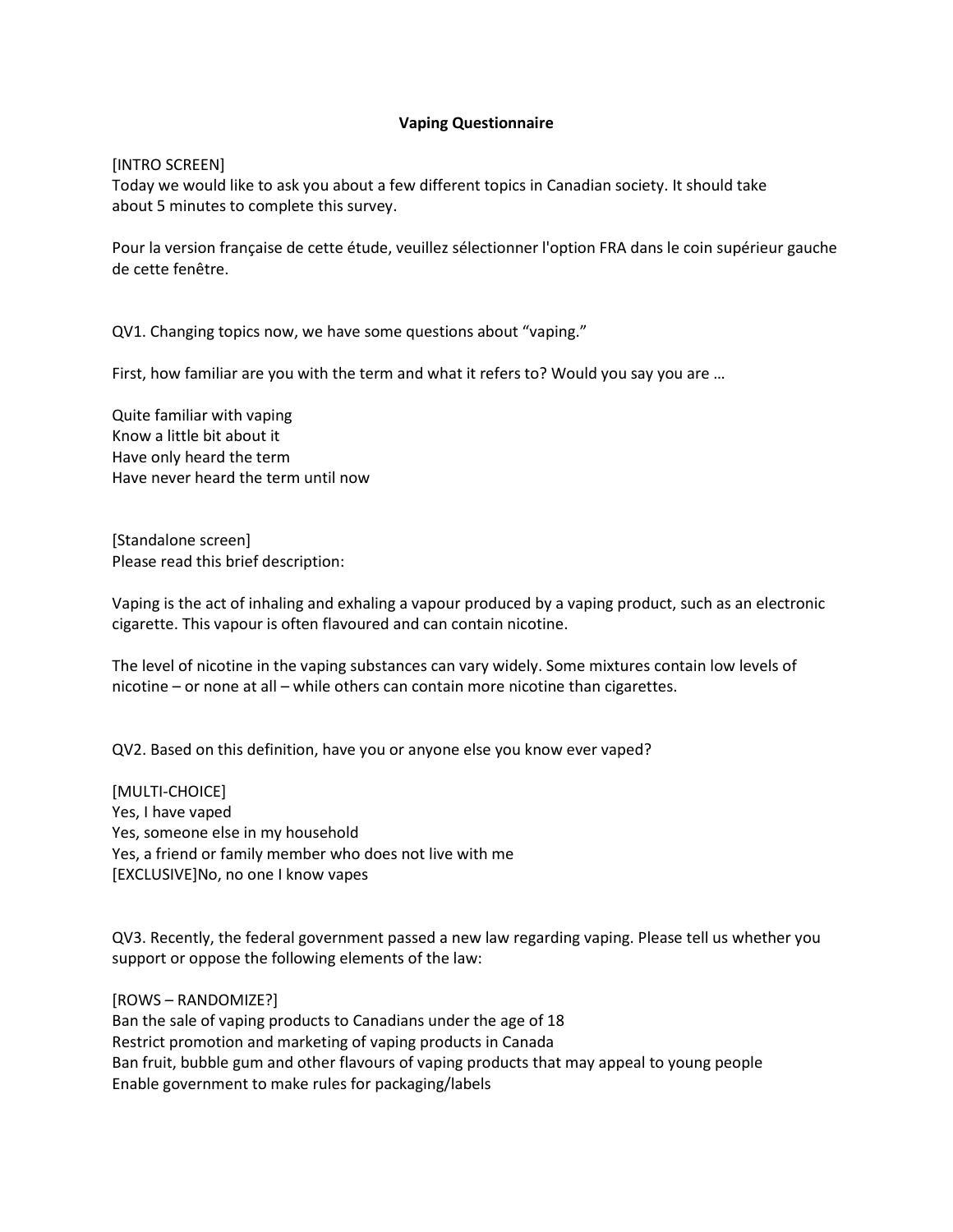[COLUMNS] Strongly oppose Oppose Support Strongly support Not sure/Can't say

QV4. Proponents say that vaping is much safer than smoking real cigarettes and is helpful to smokers who are trying to quit, while detractors argue that vaping is re-introducing or normalizing a bad habit, and could be a gateway to cigarettes for young people.

In your opinion would you that vaping does:

More harm than good About equal amounts of harm and good More good than harm Really can't say

QV5. Do you agree or disagree with the following statements?

[ROWS – RANDOMIZE] It bothers me when people smoke around me It bothers me when people vape around me It bothers me when people drink alcohol around me People should not vape indoors Switching from smoking to vaping is a good move for your health

[COLUMNS] Disagree strongly Disagree moderately Agree moderately Agree strongly Not sure/Can't say

[ASK ONLY THOSE WHO HAVE VAPED BEFORE] QV6. Earlier, you indicated that you have vaped in the past. Which of the following best describes your history with vaping?

I vape regularly – it's part of my routine I vape occasionally – it's NOT part of my routine I used to vape, but I quit

QV7. Finally, which of the following best describes your use of traditional tobacco products (cigarettes, cigars, pipe tobacco, etc.)?